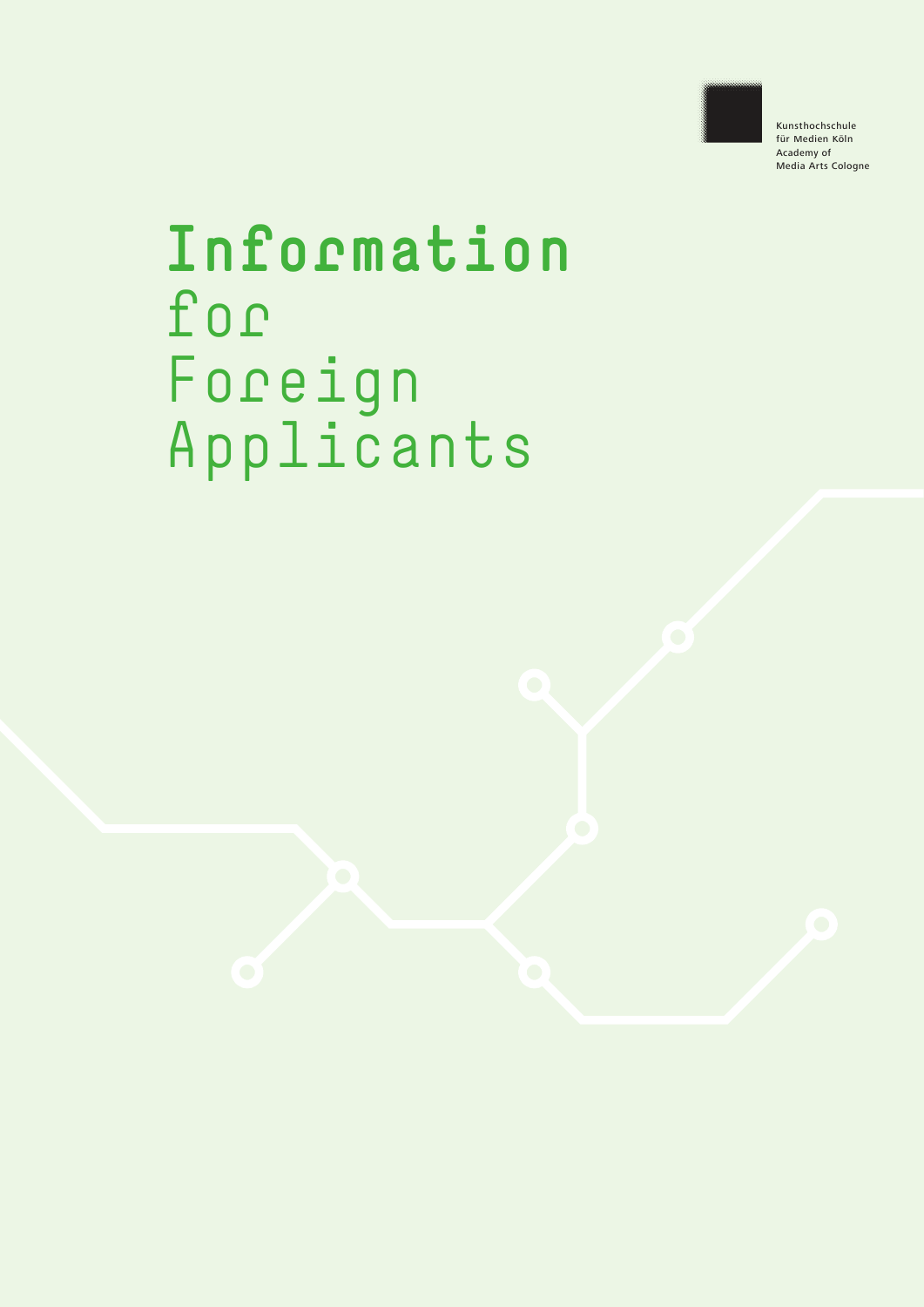## **Dear**  potential Student,

in this brochure we have brought together information on studying in Germany and at the Academy of Media Arts Cologne that is specifically important for foreign applicants. In addition we provide information on the formalities which need to be carried out before and after enrolling on a course of study in Germany as well as useful tips and addresses on themes such as funding study, health insurance and living and working in Germany.

We hope that we can answer your most important questions.

#### **Note on the Internet sites quoted in this document**

All links were tested at the time of publication. Please understand that we cannot take any responsibility for the content of external websites or for how up to date they are. Please compare all information, in particular that on matters of law concerning foreign subjects, with the content of the corresponding sources, as legal requirements may have changed in the meantime. We welcome any suggestions and corrections you may have!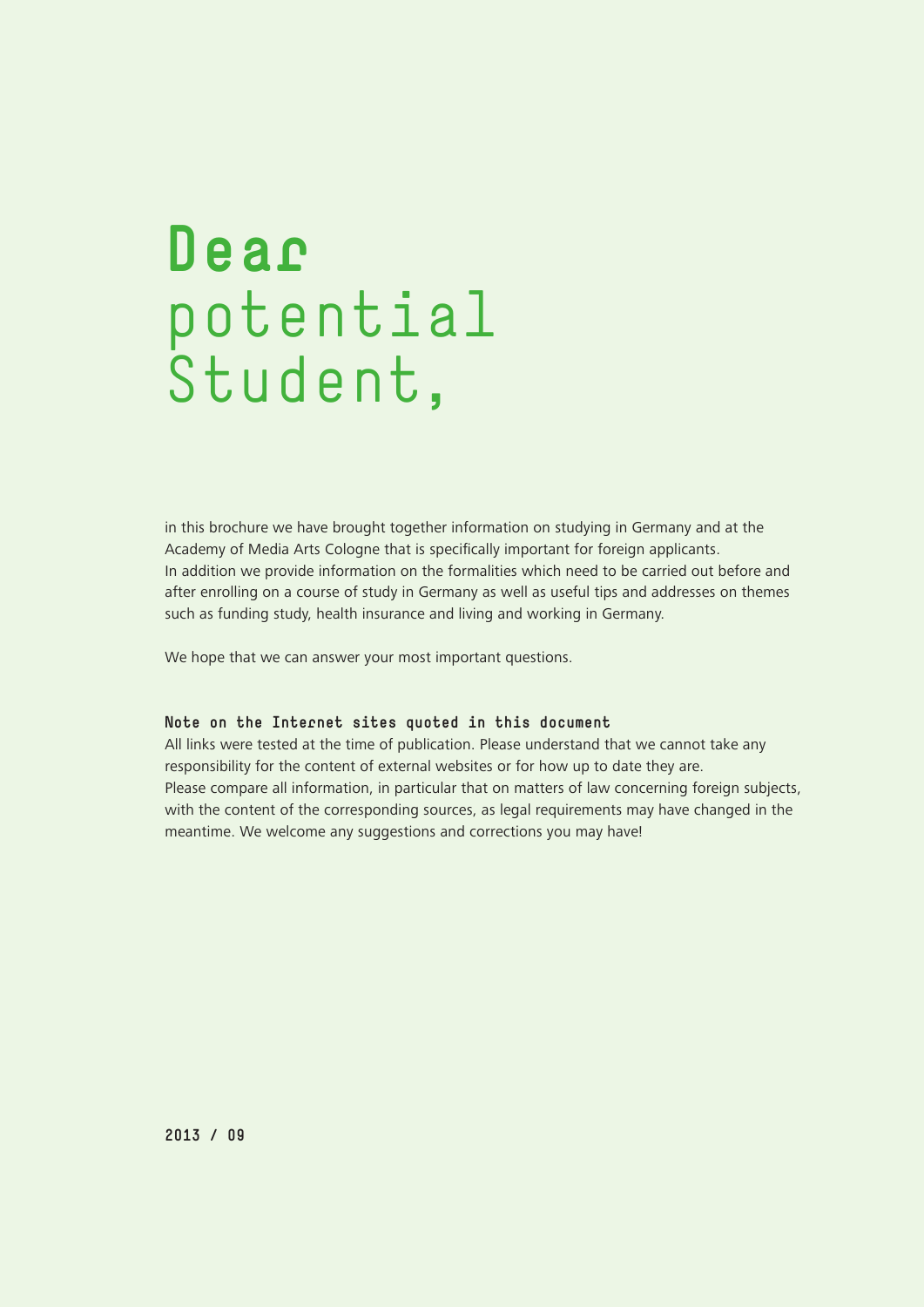## **Content**

#### **1. Preparing to study in Germany and application to the KHM**

Information on entry formalities Structure of the German academic year Courses at the KHM Application and admission procedure at the KHM Knowledge of the German language Recognition of certificates/higher-education entrance qualification Application and information for visiting students

#### **2. Cost of the course and living costs**

Semester fees at the KHM The cost of living in Cologne

#### **3. Health insurance in Germany**

Statutory health insurance Private health insurance

#### **4. Funding the course**

Foundations and study scholarships Other financing options

#### **5. Important formalities to be carried out after arriving in the country**

Enrolment and re-enrolment at the KHM Registration as a resident of the city of Cologne Residence permit for study purposes Opening a bank account

#### **6. Living in Cologne**

Living in halls of residence Living in private accommodation

#### **7. Looking for a job and working in Germany**

Working during the course Work permit for visiting students Residency after the course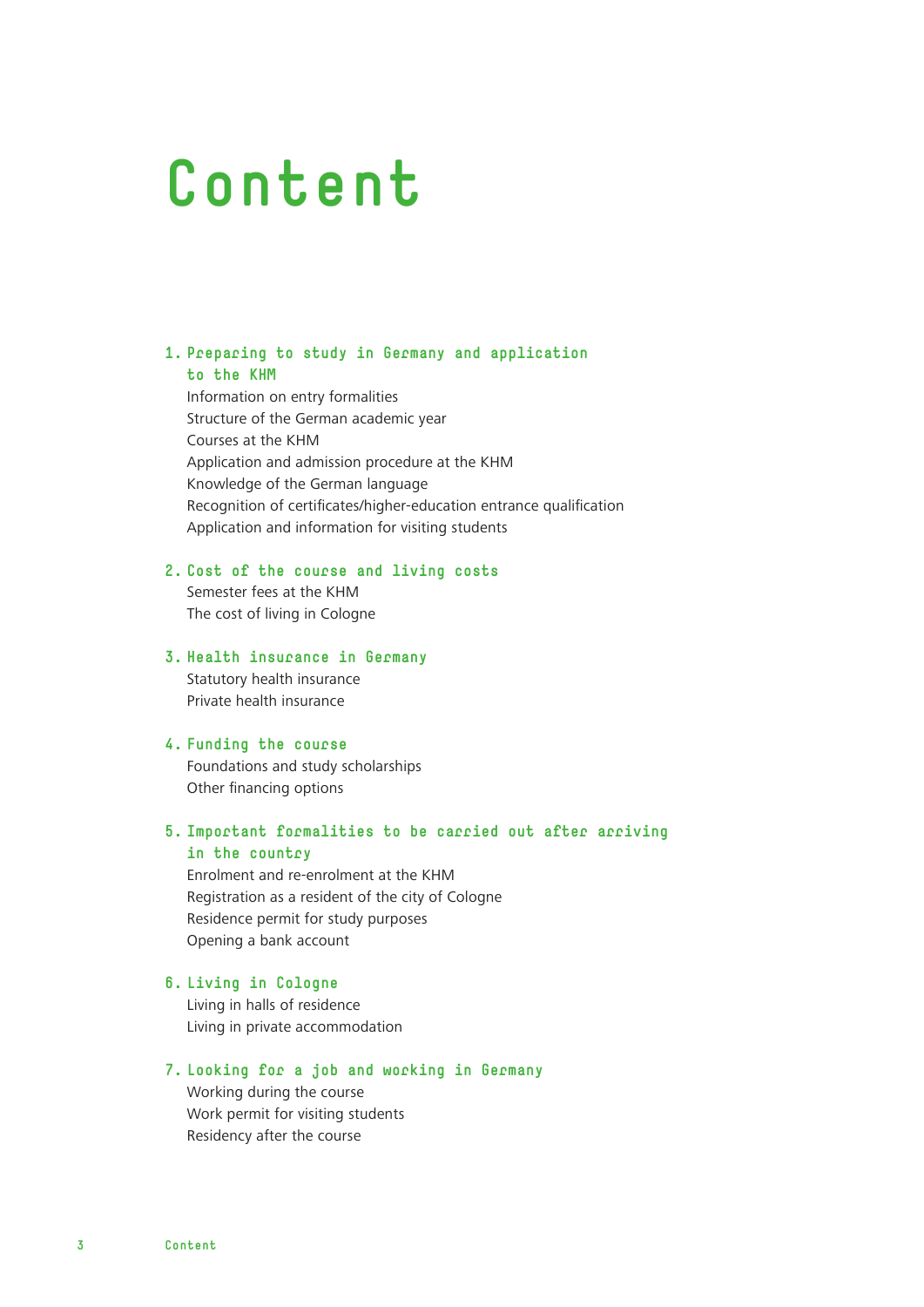### **Preparing to study in Germany and application to the KHM**

#### **Information on entry formalities**

Foreign nationals who wish to study in Germany should contact their local German embassy in good time and find out about the conditions of studying and living in Germany, entry formalities and permission to reside in the country.

**Useful links** http://www.study-in.de/en/ http://www.internationale-studierende.de/en/prepare\_your\_studies/studying\_in\_germany/

#### **Structure of the German academic year**

- › Winter semester: October 1 to March 31
- › Summer semester: April 1 to September 30

In the winter semester, lectures begin in the middle of October and end in the middle of February the following year. In the summer semester they begin in the middle of April and end in the middle of July. There are no lectures from the middle of February to the end of March and from the middle of July to the end of September.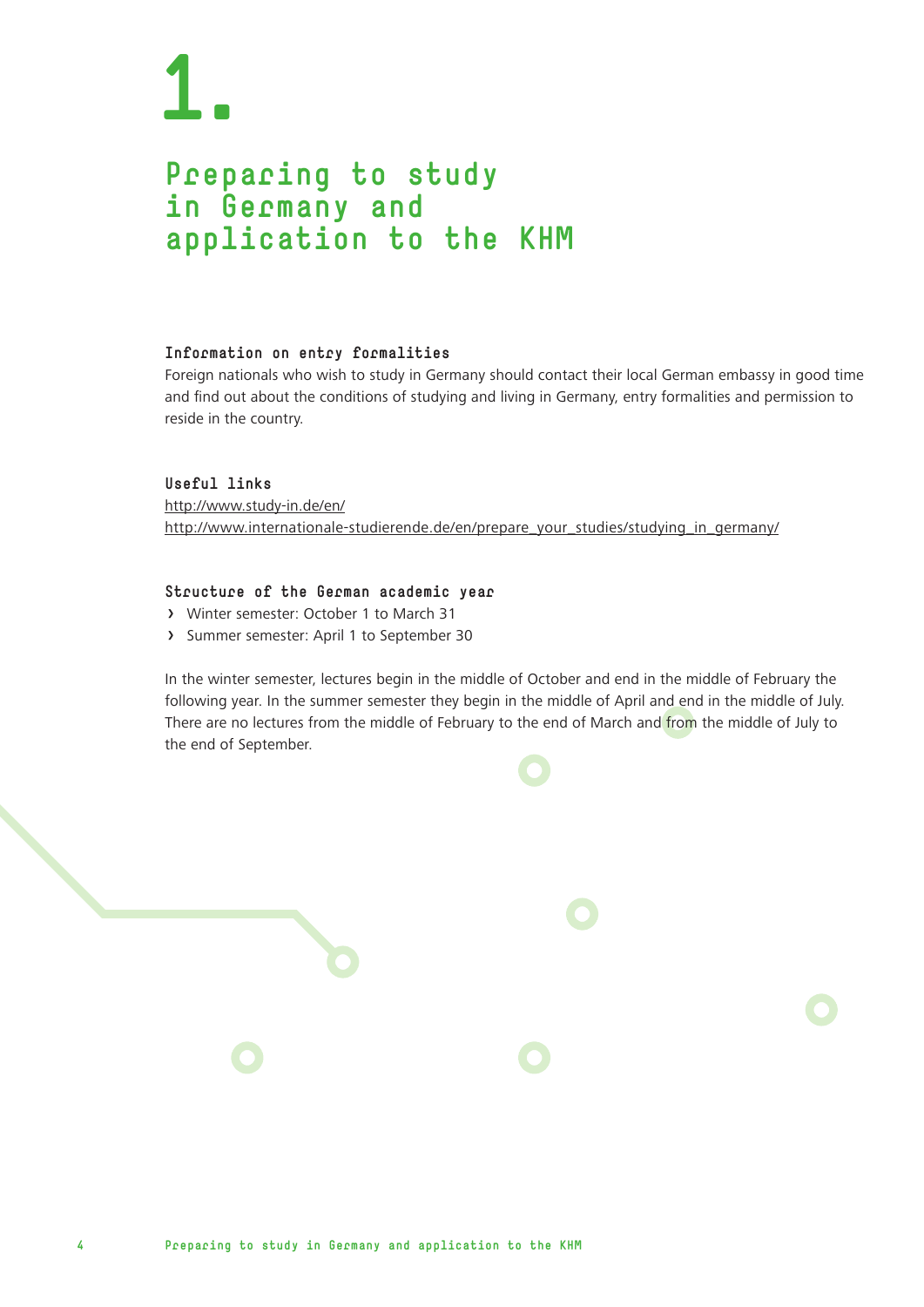#### **Courses at the KHM**

The Academy of Media Arts Cologne (KHM) offers a unique educational concept—the only one of its kind in Germany—that brings together the fields of film, art and theory in one degree course: *Media and Fine Art*.

#### **The Media and Fine Art degree can be attained via a**

- › 9-semester undergraduate course (degree course I)
- › 4-semester postgraduate course (degree course II)
- › 4-semester further education course (entry into the main part of degree course I providing certain prerequisites are fulfilled: see the website http://www.khm.de/en/)

The Academy of Media Arts Cologne offers neither purely theoretical nor journalistic courses. Degree course I is a single-tier course, whose completion corresponds to a master's degree. Please note that bachelor's, master's and Ph.D degrees cannot be conferred by the KHM.

#### **Application and admission procedure at the KHM**

Foreign and German applicants must fulfil the same fundamental entry requirements at the KHM. As the courses at the KHM will be held in German, it is also expected that foreign applicants can prove sufficient knowledge of the German language (see the next section: knowledge of the German language). The application and admission procedures differ according to the course of study (degree course I or II). There is a special admission procedure for all of the courses to establish whether applicants have the required artistic ability. Artistic aptitude is the decisive criteria.

Application to study at the KHM is only possible within certain deadlines. The different application deadlines are stated in the application information for each course (see the website).

#### **Further information on the admission procedure as well as the current application forms can be found at**

http://www.khm.de/studium/

#### **Information for applicants from the People's Republic of China**

There is a special visa procedure for applicants from the People's Republic of China. We recommend that you contact the *Academic Evaluation Centre* (APS) of the German embassy in Beijing [www.aps.org.cn] before applying.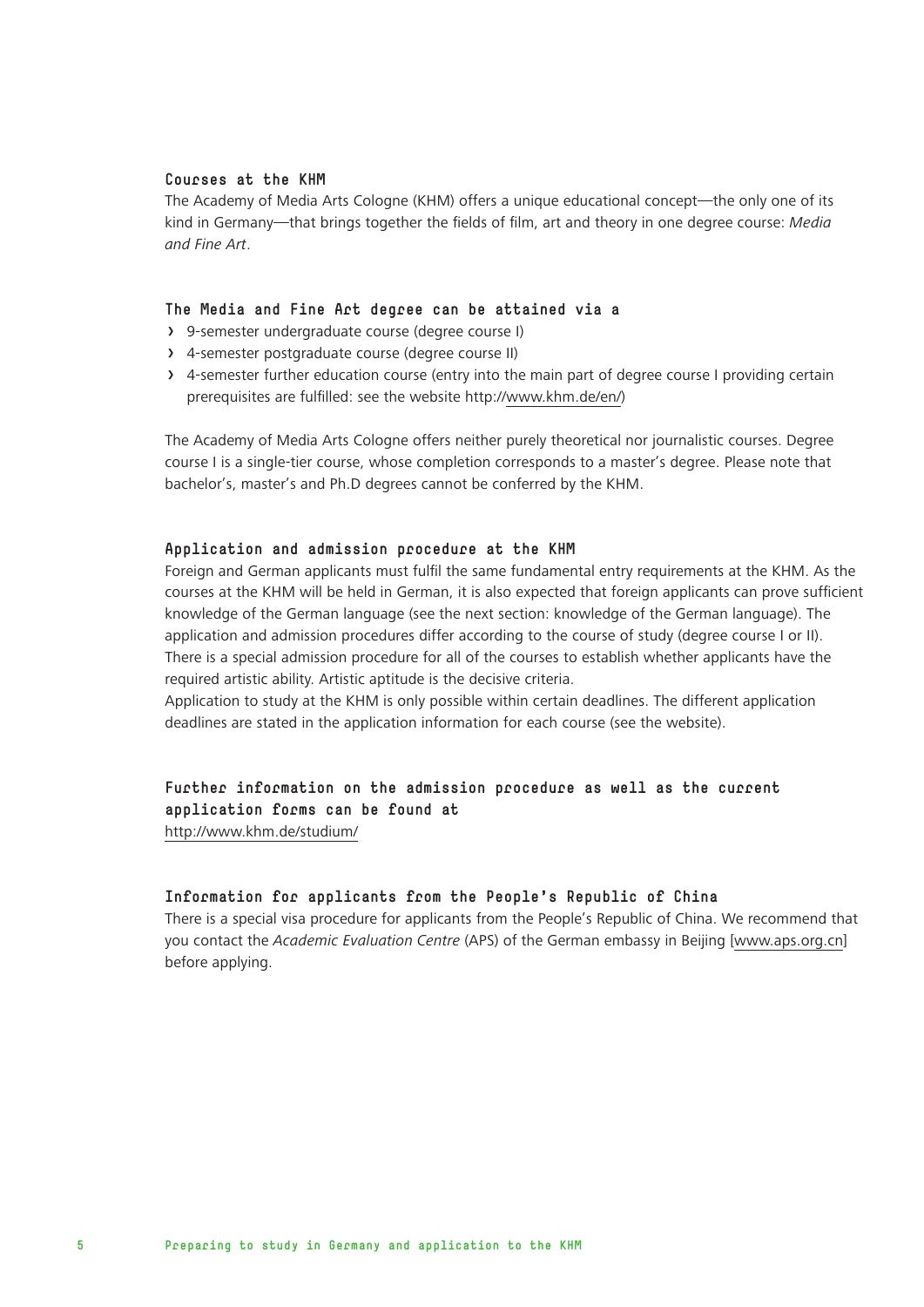#### **Knowledge of the German language**

Foreign applicants must have sufficient knowledge of the German language in order to take part in seminars and lectures and to realise projects successfully. German language knowledge should be at least at level B2 (Goethe Institute) respectively *TDN 3* or *TDN 4* (TestDaF-Institute) before the start of the course. A relevant certificate must be included with the application documents. Alternatively, applicants who have not completed an appropriate language course at the time of application can present a certificate that verifies that they will have completed a course before beginning to study at the KHM that leads to the required level B2 certificate.

#### **The Goethe Institute uses a few key phrases to sum up this level**

- › follow the main content of specific and abstract topics and obtain relevant information from them (for example radio broadcasts),
- › understand a wide range of texts, both shorter simple texts (such as advertisements) and longer, more complex factual texts, commentaries and reports,
- › express yourself clearly and in a structured way in writing on the subject of complex matters and also correct mistakes in texts written by other people,
- › give clearly structured oral comments on general subjects and topics of particular interest to you,
- › take an active part in discussions on subjects you know about, taking up a position and presenting your own point of view.

#### **Source**

http://www.goethe.de/lrn/prj/pba/bes/gb2/enindex.htm Under http://www.testdaf.de/teilnehmer/tn-info\_nivea.php you will find a tabular comparison of the language levels.

#### **The KHM does not offer language courses to foreign students. Selection of language schools in Cologne (subject to fees)**

- › Volkshochschule (VHS), Tel +49 (0)221 221-30500 http://www.stadt-koeln.de/5/volkshochschule/
- › Sprachpunkt Köln, Eigelstein 103-113, Tel +49 (0)221 7882311 http://www.sprachpunkt-koeln.de
- › Fremdsprachenforum, Lindenstraße 19, Tel +49 (0)221 2582211 http://www.fremdsprachenforum.com
- › Tandem Köln, Rolandstraße 57, Tel +49 (0)221 3101030 http://www.tandem-koeln.de
- › Benedict School, Norbertstraße 21-23, Tel +49 (0)221 91393211 http://www.benedict-koeln.de
- › Inlingua, DISCH HAUS, Herzogstraße 32, Tel +49 (0)221 2575790 http://www.inlingua-koeln.de
- › Tandem Sprachlernpartnerschaften: http://verwaltung.uni-koeln.de/tandem/content/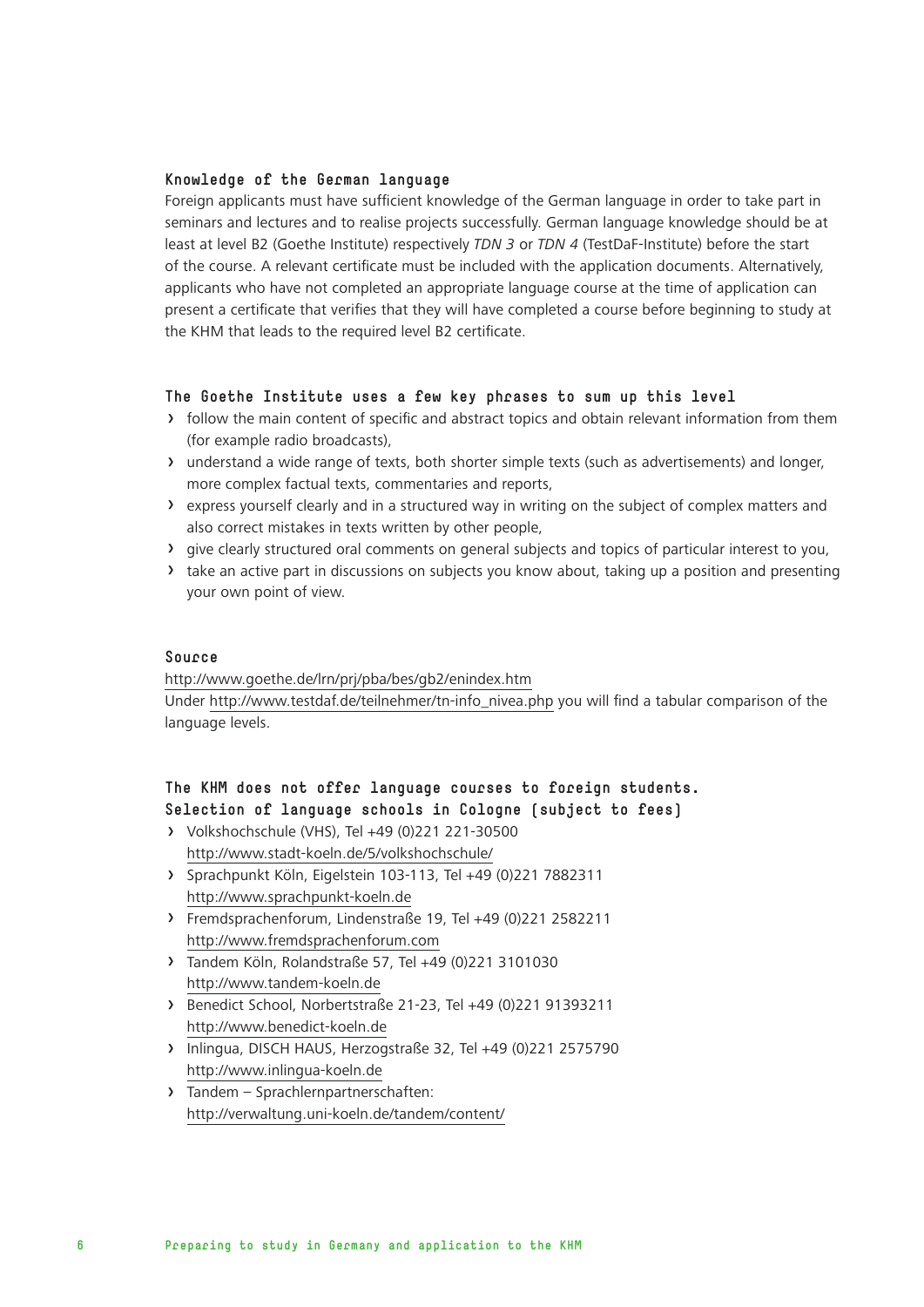#### **Recognition of certificates / higher-education entrance qualification**

Proof of a higher education entrance qualification, which corresponds with the German "Abitur," is also a necessary entry requirement for the course of study at the KHM.

Foreign certificates, which are written in German, English or French, must be submitted as authenticated photocopies. For certificates in other languages an official translation is required and must be presented as an original and as a photocopy.

Admission will not be possible if the certificates do not fulfil the requirements of the respective course.

#### **Application and information for visiting students**

Only exchange students, who apply within the framework of existing cooperation agreements between the KHM and other academies or those with short-term scholarships (e.g. from the German Academic Exchange Service – DAAD) can be admitted as visiting students. Visiting students are enrolled for at a minimum of one and a maximum of two whole semesters. Becoming a visiting student at the KHM is not proof of the required artistic aptitude for the Media and Fine Art course; it does not entitle the student admission to a regular course of study. Visiting students do not have access to KHM funds (project money, travel grants etc.). Visiting students cannot take exams at the KHM.

Visiting student candidates are proposed to the senate by their mentor. The senate then decides on their admission.

#### **Submission deadlines for applications for admission as a visiting student**

- › November 1 for the summer semester
- › May 1 for the winter semester

Please contact us if you have any further questions on admission requirements: international@khm.de Details on study organisation can be found at: http://www.khm.de/en/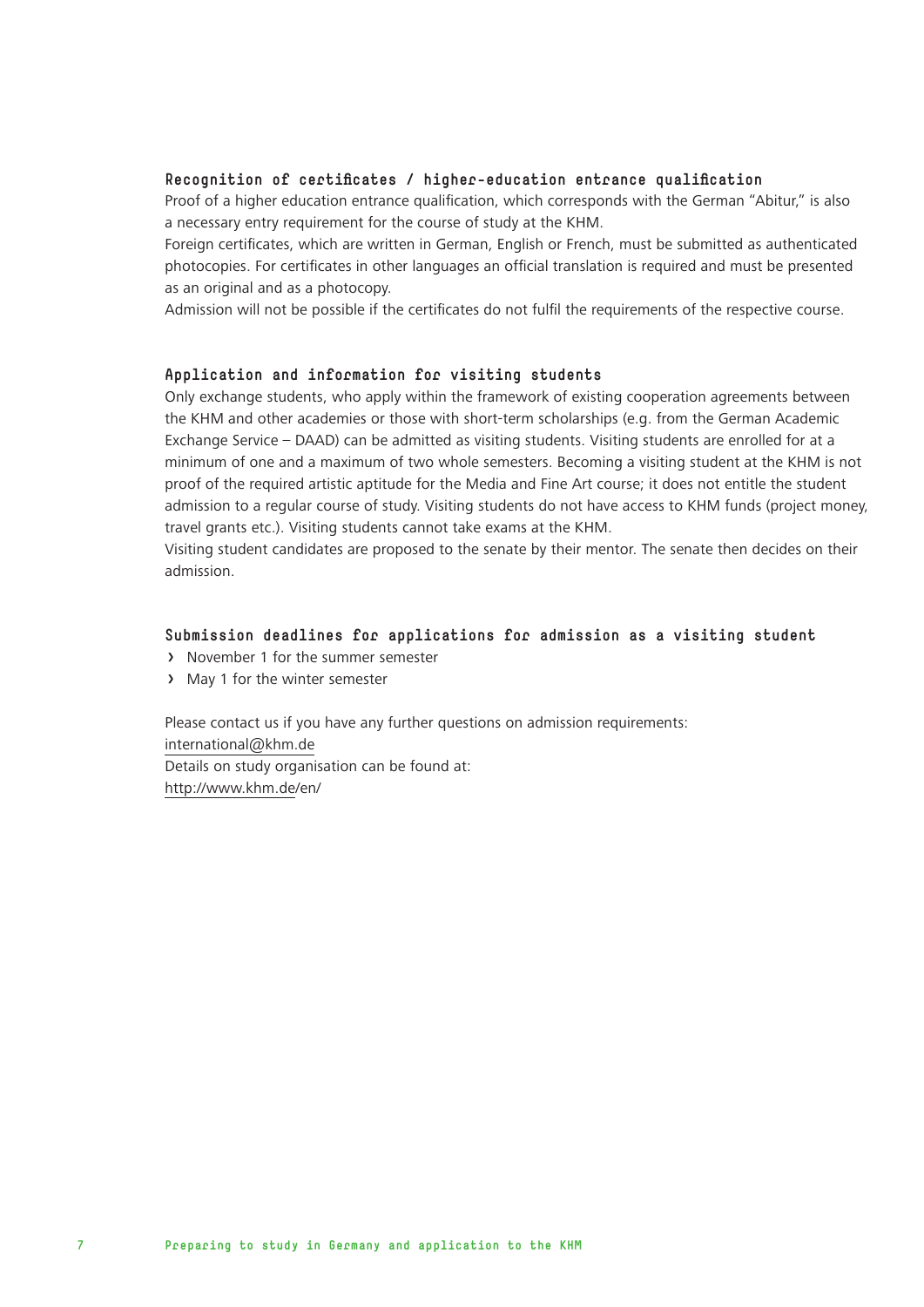### **Cost of the course and living costs**

#### **Semester fees at the KHM**

The KHM does not charge any tuition fees. Students pay around 270 Euro semester fees per semester. This includes a social contribution for the *Kölner Studentenwerk,* a contribution for the AStA (student council), the cost of a local public transport ticket, insurance and similar services. The exact cost varies according to the contract.

#### **The cost of living in Cologne**

A student's expenses in Cologne add up to approx. 800 Euro a month (average data taken from various sources, for example the *Sozialerhebung Deutsches Studentenwerk* 2009):

| Rent (including utilities)<br>private housing market (for example shared apartment) | 350€             |
|-------------------------------------------------------------------------------------|------------------|
| Halls of residence                                                                  | 200€             |
| Food                                                                                | 160 €            |
| Clothing                                                                            | 50 €             |
| Health insurance, doctors bills, medication                                         | 80€              |
| Communication (telephone, Internet)                                                 | 50 €             |
| Leisure time / culture / sport                                                      | $60 \in$         |
| plus semester fees                                                                  | 270 € / semester |

It is essential that foreign students secure sufficient funds for their course of study before leaving their home country as the granting of visas and residence permits for applicants from outside the European Union is dependant on proof of sufficient financial resources such as for example savings, scholarships (see part 5: residence permit for study purposes).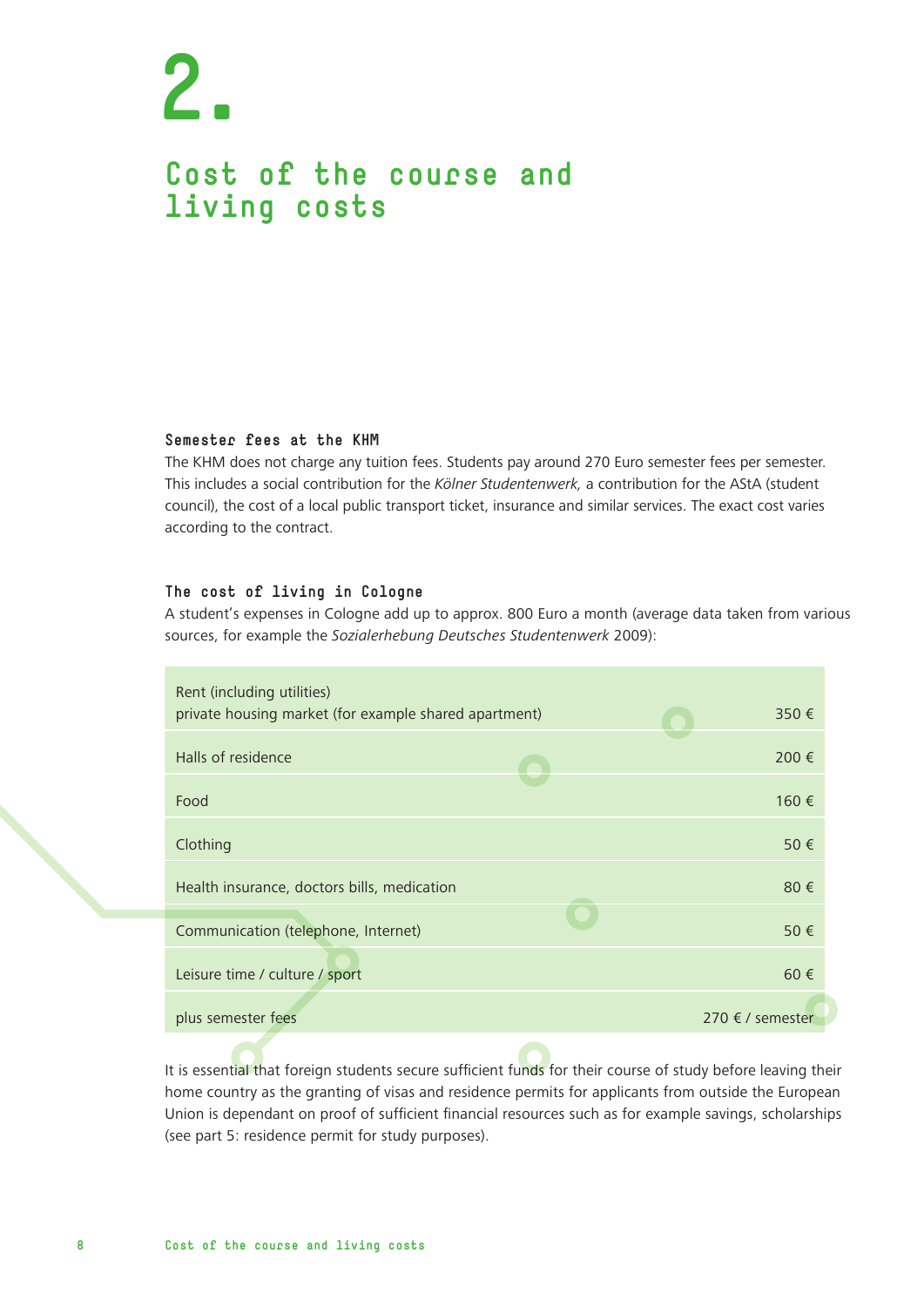### **Health insurance in Germany**

#### **Statutory health insurance**

Health insurance is compulsory in Germany. For this reason, proof of existing health insurance is required in the application for a residence permit (for non-EU citizens).

Students in Germany are generally covered by *statutory health insurance* (for example: TK – Techniker Krankenkasse, AOK – Allgemeine Ortskrankenkasse, Barmer, BKK – Betriebskrankenkasse – application on the health insurer's website or in one of their branches), if they are not yet over 30 years old or beyond their 14th semester. The services offered and contribution costs of the various statutory health insurers are almost identical (for those under 30 years old the monthly contribution is approx. 70 Euro, for those over 30 years old it is approx. 130 Euro monthly).

Students who are EU citizens can apply for a free European Health Insurance Card for the duration of their stay from their health insurer at home so that they are entitled to health care services in Germany. In this case doctors often demand that the bill for treatment received is paid in cash by the patient (after which the health insurer at home reimburses the amount to the patient). Exemption from compulsory insurance in Germany can be applied for using the European Health Insurance Card.

**Information on the European Health Insurance Card** http://ec.europa.eu/social/main.jsp?catId=559&langId=en

#### **Private health insurance**

Students over 30 years old are not automatically statutorily insured. They can choose between private and statutory health insurance and can, as such, be statutorily insured "voluntarily" (contribution of approximately 150 Euro monthly) or instead choose a private health insurer.

Students up to the age of 30 can also exempt themselves from compulsory statutory insurance and take up private health insurance the contributions are very variable, approximately 40-80 Euro monthly. As private health insurers generally offer a more limited scope of services, which can lead to higher costs in the case of illness, this option is not really recommended, unless the length of stay in Germany is limited from the outset and you wish to avoid the higher contributions of statutory health insurance. Exemption from statutory health insurance cannot be reversed in Germany, unless *employment subject to compulsory social security contributions* is taken up (social security contributions must be paid if you have a job with a monthly salary of over 400 Euro: see part 7). In this case you are automatically registered for statutory health insurance by the employer.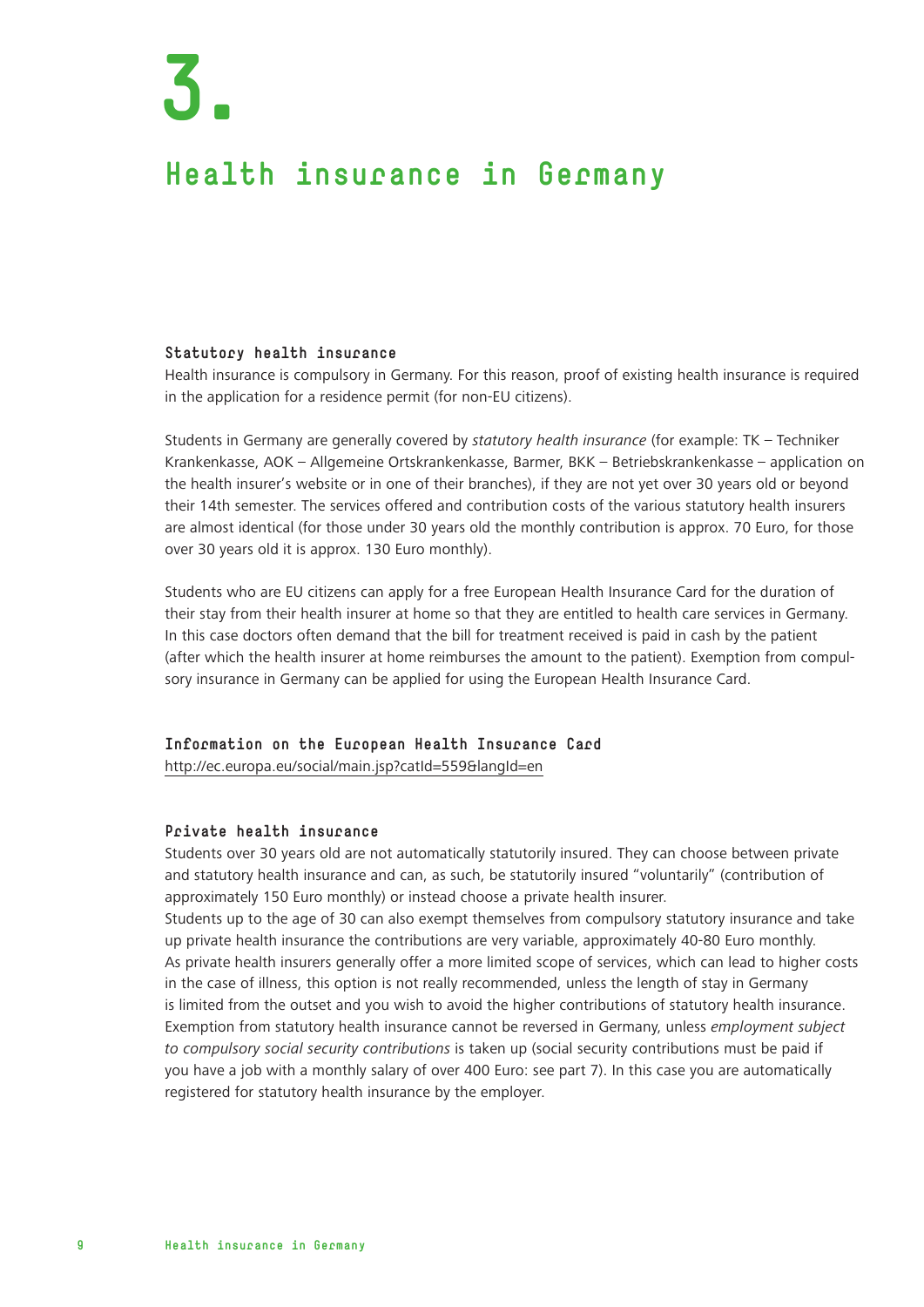#### **Private Health-Insurance for foreign students:** https://portal.versicherungsdienste.de/dsw-studenten-kv/index.en.html

#### **Further information on this issue:**

http://www.studenten-krankenversicherung.net/studenten-krankenversicherung/ krankenversicherungspflicht-studenten.html

Travel health insurance will generally be accepted for non-EU citizen visiting students in the application for a residence permit from the immigration office in Cologne if it covers a similar scope of services in the case of illness as German statutory health insurance. Please ask the foreigners affairs authorities about the current regulations (see chapter 5: residence permit for study purposes).

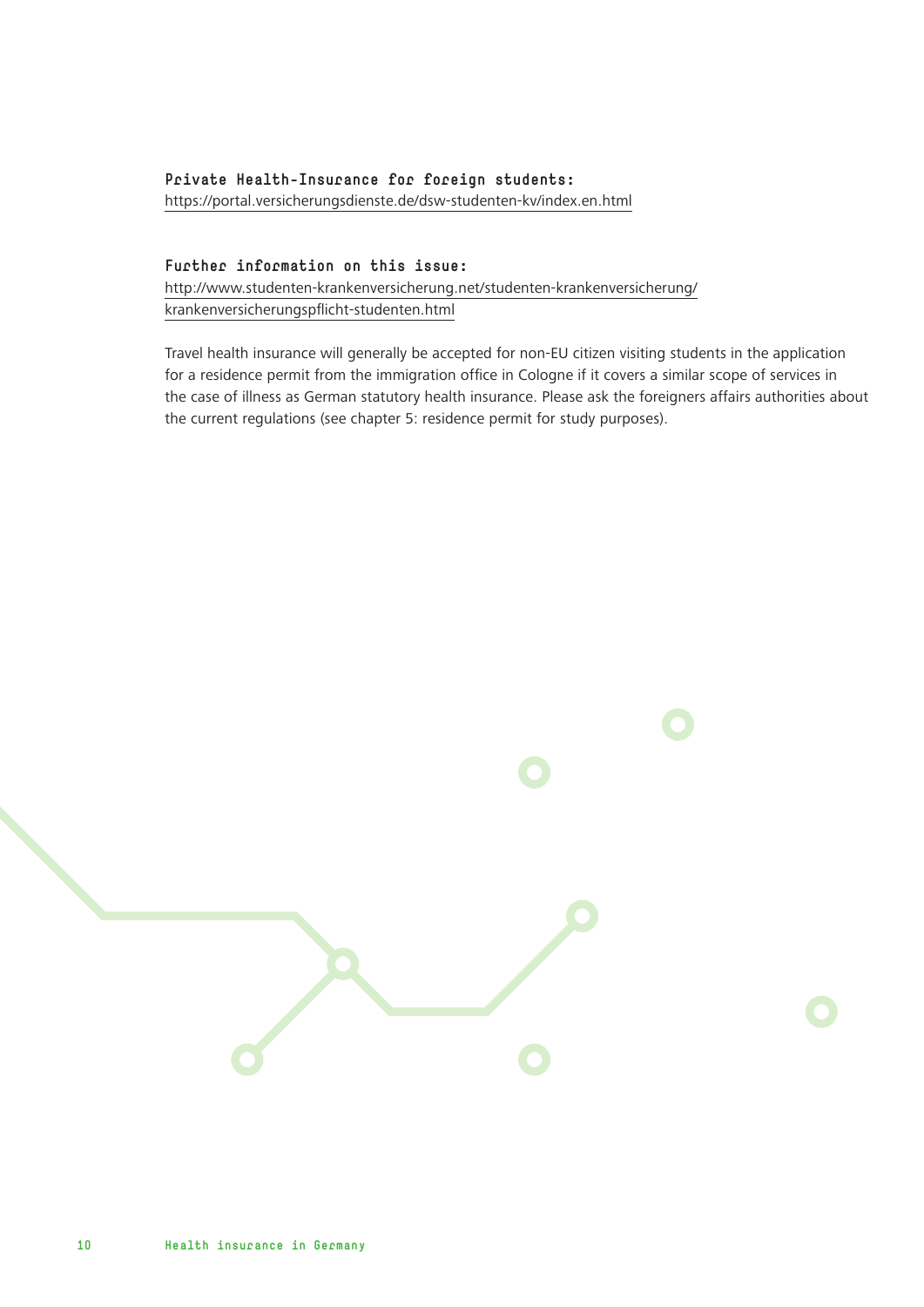## **Funding the course 4.**

#### **Foundations and study scholarships**

Those who wish to finance all or part of their studies with a scholarship should find out about the various possibilities while still in their home country. Information is available from German embassies and consulates, as well as the Goethe Institute and branch offices of the German Academic Exchange Service (www.daad.de).

Applications for a DAAD scholarship must be made around one year in advance while still in the home country. In addition to the DAAD (German Academic Exchange Service), there are numerous foundations in Germany that grant study scholarships. As the scholarships are subject to very diverse conditions, detailed research based on your personal requirements is necessary.

#### **The following are a few useful links on funding study**

http://www.daad.de http://www.kaad.de/ http://www.rosalux.de/studienwerk/studienstipendium.html http://www.stipendienlotse.de/ http://studieren.de/stipendien.0.html http://www.kstw.de/index.php?option=com\_content&view=article&id=170&Itemid=13&lang=en

#### **Other financing options**

Under certain circumstances foreign students can also apply for BAföG (state educational grant). http://www.bafoeg-rechner.de/FAQ/paragraph/8.php

Foreign students who are not entitled to BAföG and hold a residence permit can apply for housing benefit:

http://www.stadt-koeln.de/buergerservice/themen/wohnen/wohngeld/

Information on the *Wohnberechtigungsschein* (certificate of entitlement to public housing, dependant on income):

http://www.stadt-koeln.de/buergerservice/themen/wohnen/wohnberechtigungsschein-wbs/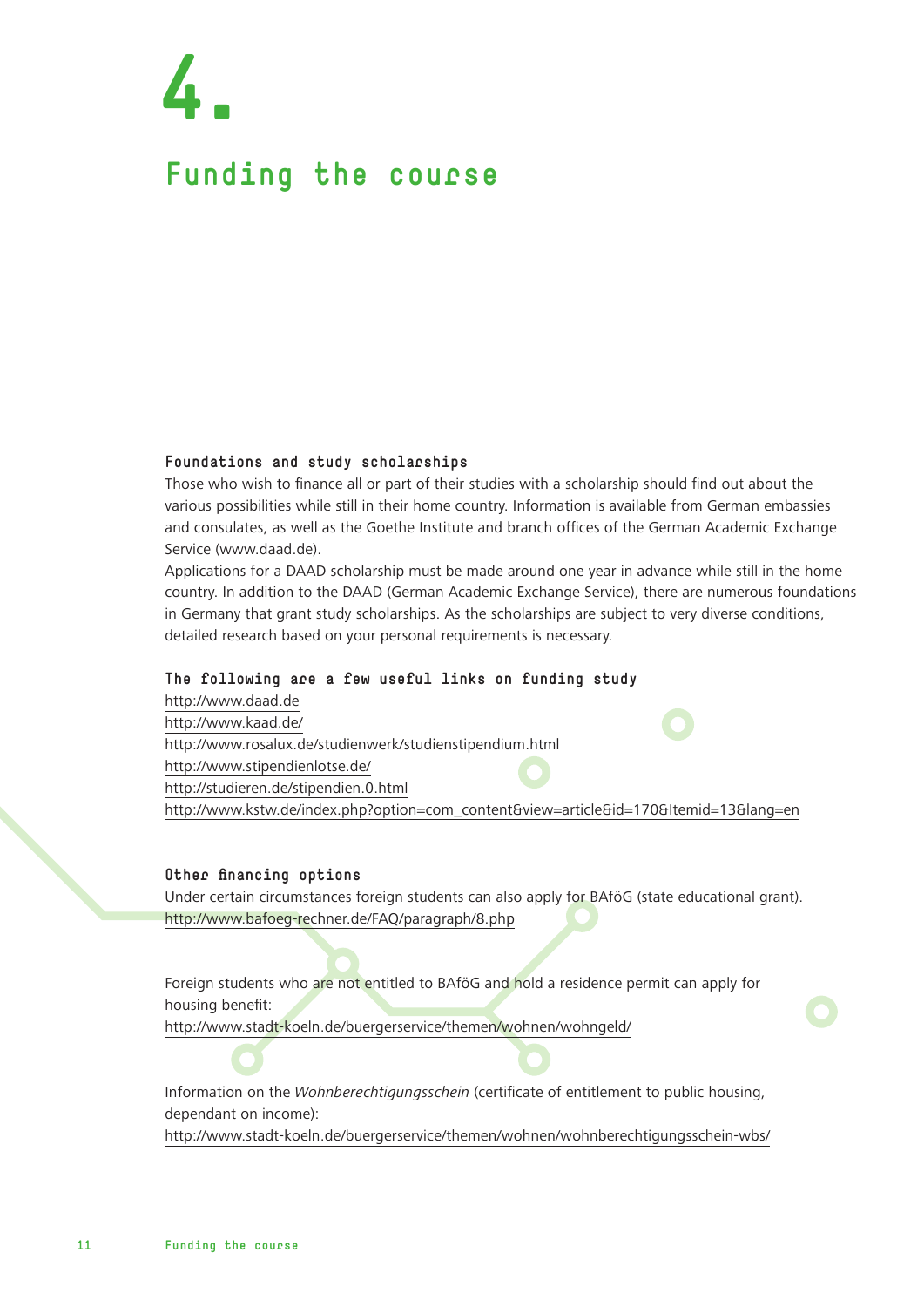### **Important formalities to be carried out after arriving in the country**

**Enrolment and re-enrolment at the KHM and acquisition of the access card** Enrolment takes place in the KHM student office.

Student office Peter-Welter-Platz 2 50676 Köln Tel.: +49 (0)221 20189119 Fax: +49 (0)221 20189298 Mail: studoffice@khm.de

Opening hours Monday – Thursday:  $10$  a.m. –  $1$  p.m. Thursday:  $2 - 4$  p.m.

#### **For enrolment you will need**

› bank statement as proof of the payment of 267 Euro for the social contribution, semester ticket, equipment insurance and AStA contribution – *it is not possible to pay in cash!*

Information on the current cost of fees is available from the student office.

Bank details: Recipient bank: Landeskasse Düsseldorf Account no.: 96560 Sort code: 30050000 Bank: Helaba (Landesbank Hessen-Thüringen) BIC: WELADEDDXXX IBAN: DE 49 34300500000000096560 Reason for payment: TV 03036525, name of the student, matriculation number: 10...

- › if not already submitted with the application: CV, authenticated copies of certificates (A-levels, degree, bachelor etc.)
- › certificate of membership of a statutory health insurer or
- › exemption, if insured privately (travel health insurance will be accepted on a provisional basis in the case of foreign students)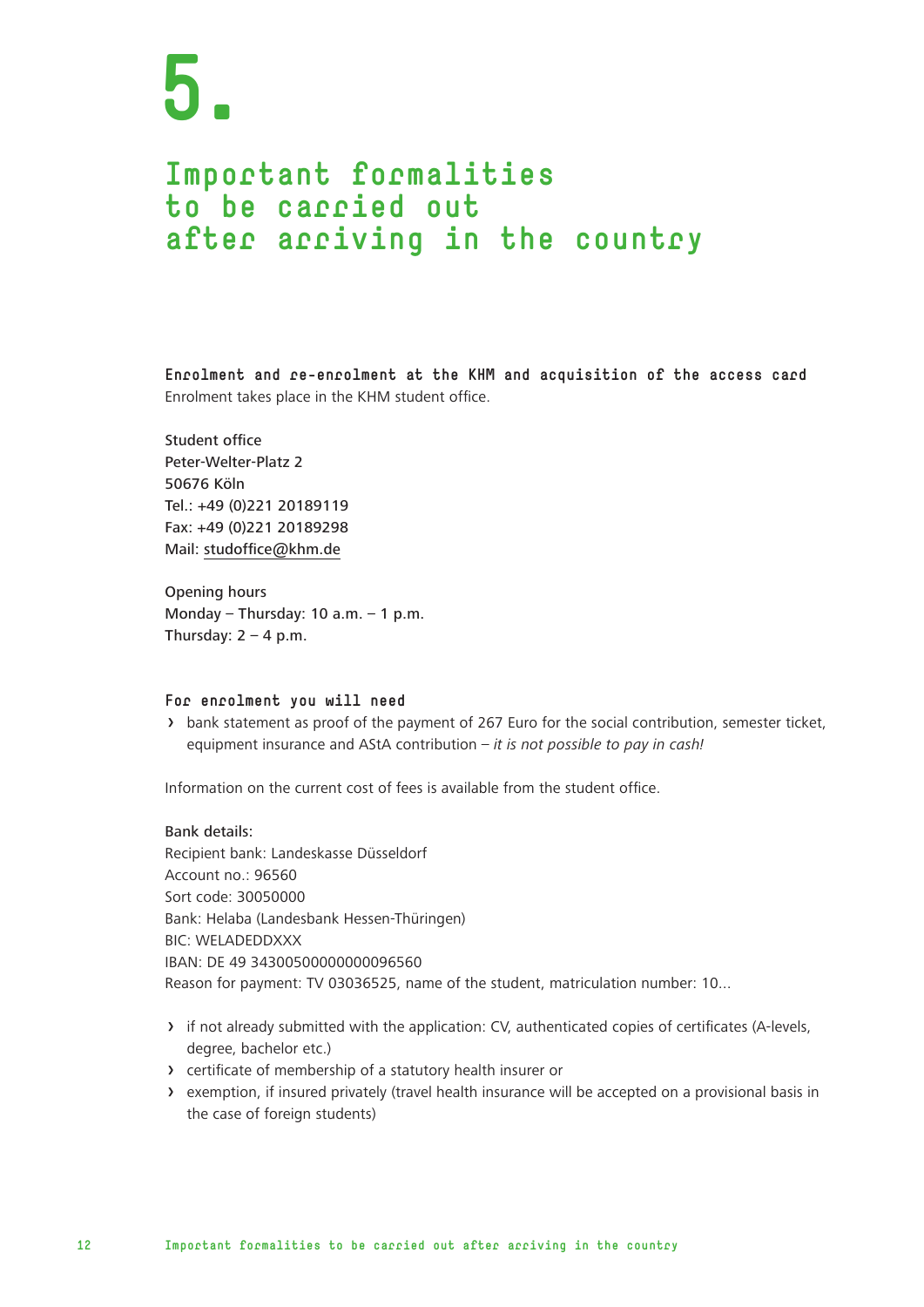#### **When the semester contribution arrived, you will receive**

- › the student ID card, including the semester ticket (valid in public transport in the whole of North Rhine-Westphalia http://www.vrr.de/de/tickets/vielfahrer/semesterticket/)
- › receipt of enrolment and the semester programme
- › in the orientation week (generally the first week of the semester) the KHM is introduced to the new students as an institution, you receive information on the facilities and faculties, the electronic access card for the rooms of the KHM, as well as email account and logins

#### **Further info on the KHM facilities, courses and layout of the campus at**  www.khm.de/en/

Re-enrolment for the next semester is required at the end of every semester (if a course of more than one semester is planned at the KHM). Relevant information will be given during enrolment at the admission office.

#### **Note**

A useful KHM facility is megaphon, which announces information on events, apartment ads, job offers etc. – registration here: http://khm.rockt.org/mailman/listinfo/megaphon.

#### **Registering as a resident of the city of Cologne**

Registration as a resident of the city of Cologne must be completed within one week of arrival if you plan to stay for more than three months. Registration can be carried out in any *registration office (Meldehalle)* in Cologne. We recommend that non-EU citizens, who also have to apply for a residence permit, register at the registration office in Kalk, as the office for foreigners affairs that processes student applications (student service) is also in Kalk.

Meldehalle Kalk Bezirksrathaus Kalk Kalker Hauptstraße 247 – 273 51103 Köln

Opening hours Monday, Wednesday, Thursday, Friday: 7:30 a.m. – 12 noon Tuesday: 7:15 a.m. – 6 p.m. Thursday also:  $2 - 4$  p.m. and by appointment

#### **To register in Cologne you will need**

- › registration form (available there)
- › a valid passport
- › name and address of the landlord (perhaps the rental/sublet agreement)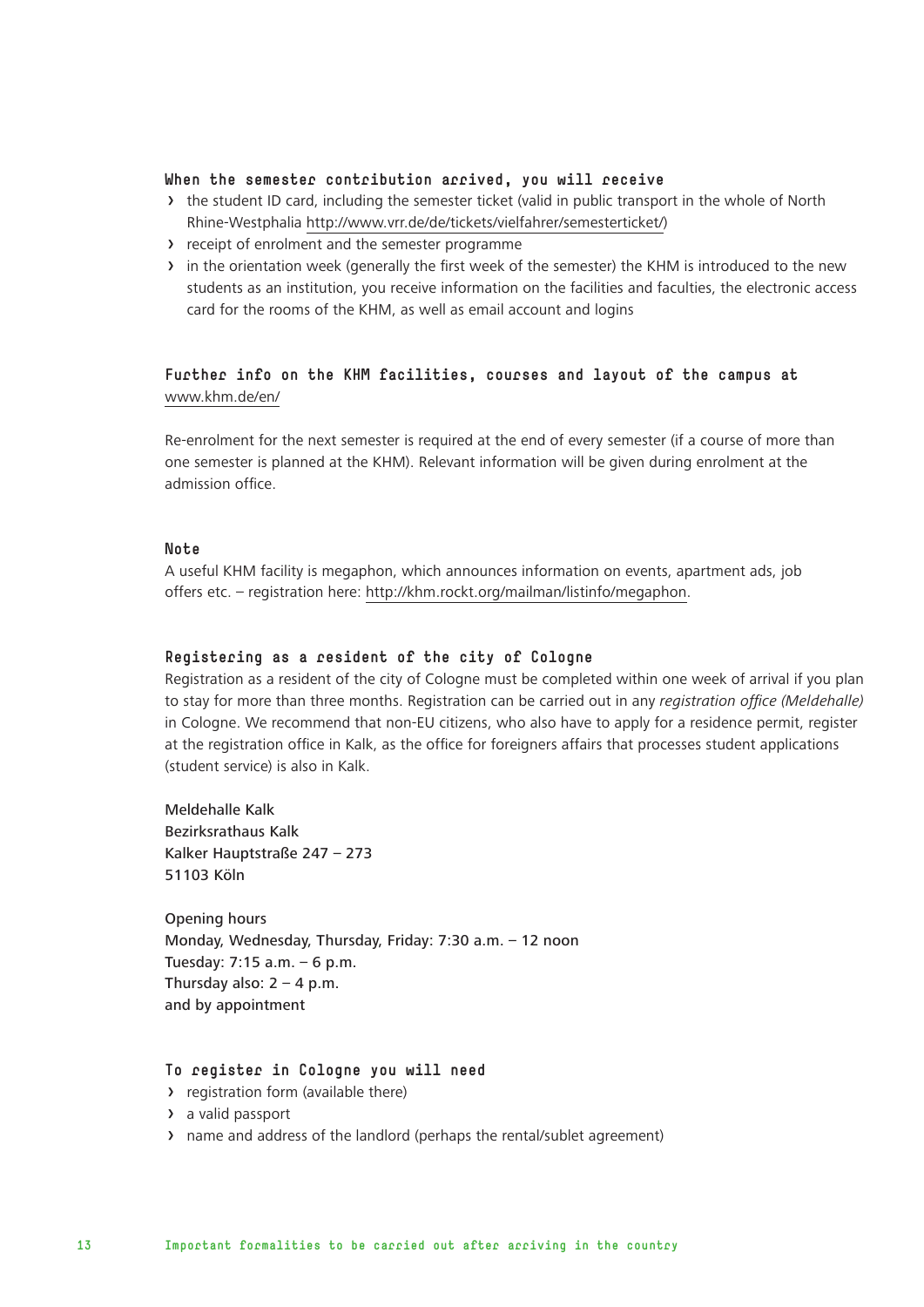#### **Registering your place of residence is free**

Each change of place of residence must be communicated to the registration office within one week. The district immigrations offices, where non-EU citizens apply for their residence permit (see next section) and registration offices are often found in the same building. In order to avoid long waiting times and doubled journeys it is advisable to complete all the necessary visits to these offices on one day.

#### **Further information and addresses at**

http://www.stadt-koeln.de/service/produkt/anmeldung-ihres-wohnsitzes-1

#### **Residency for study purposes**

Students who are not EU citizens must apply for a residence permit for study purposes; EU citizens are not required to do so. The residence permit should be applied for in good time, which means around one or two months before the entry visa expires!

Application takes place either in the district immigration office nearest the place of residence [http://www.stadt-koeln.de/service/produkt/aufenthaltserlaubnis-zu-studienzwecken] or, as expressly recommended by the city of Cologne, at the student service of the office for foreigners affairs:

Kalk Karree Ottmar-Pohl-Platz 1 51103 Köln Monday to Friday, 8 a.m. – 12 noon and by appointment

#### **The following documents are required for the application for a residence permit** valid national passport (in addition, copies of all printed pages)

- › current biometric passport photo (normally available from photo booths in the registration offices or at many private photo studios)
- › proof of a secured livelihood (suretyship, proof of scholarship, proof of income)
- › proof of sufficient health insurance coverage (health insurance certificate!)
- › matriculation certificate
- › copy of rental agreement (or registration certificate)
- › fee: approx. 30 Euro

#### **Opening a bank account**

You will need a German bank account for electronic payments, for example for the payment of rent by transfer or standing order. In addition you can pay in almost all shops using the EC debit card.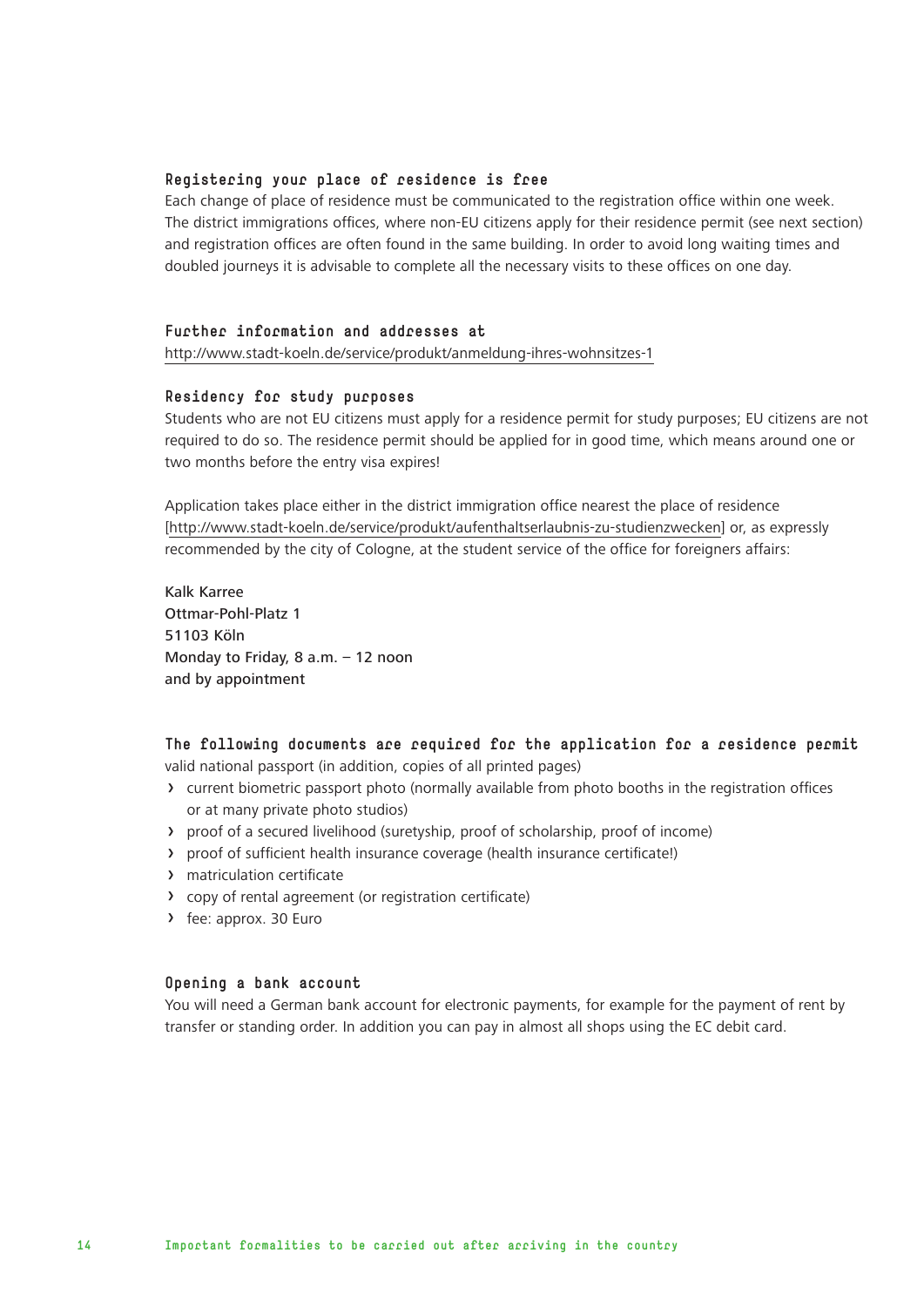We recommend opening an account with *Sparkasse* as they also offer accounts for students who will stay in Germany for less than twelve months. Most banks require that potential customers wishing to open an account have sufficient knowledge of the German language so that they understand the conditions of contract or that someone is present for the signing of the contract who understands the content and can translate it if necessary.

#### **The following documents are needed**

- › a valid passport
- › a matriculation certificate
- › city of Cologne registration certificate (see chapter 2)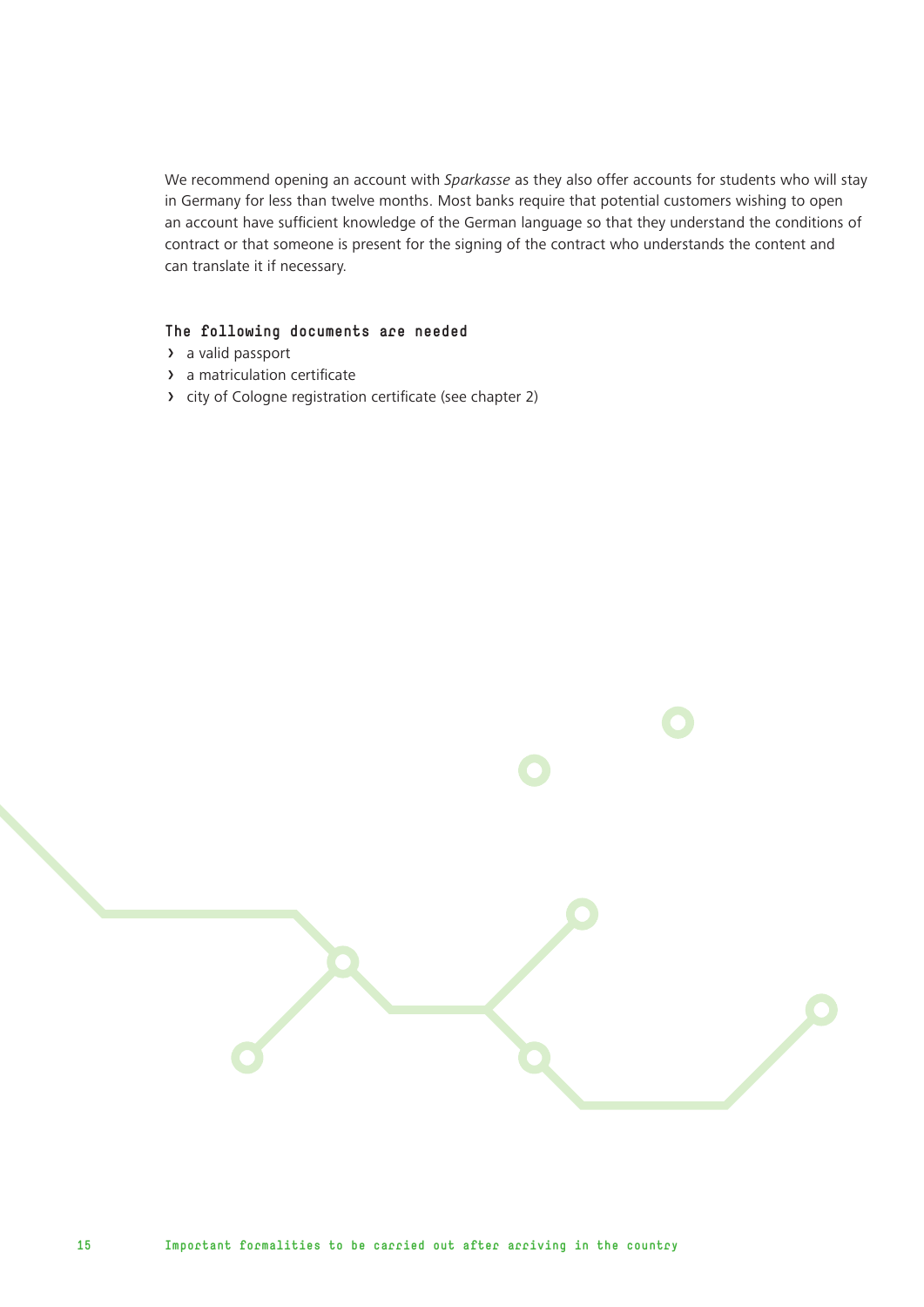## **6. Living in Cologne**

#### **Living in halls of residence**

There are numerous halls of residence in Cologne that offer rooms and apartments (usually furnished). The assignment of these rooms is carried out exclusively by the Kölner Studentenwerk [http://www.kstw.de]. You can apply for a place in a hall of residence online or in person at the Kölner Studentenwerk, Universitätsstraße 16, 50937 Cologne. Applications should be submitted at least four months before the planned move as there are often very long waiting lists for rooms in halls of residence in Cologne with waiting times of up to one year. We recommend inquiring at the Studentenwerk if you have still not been offered a room one to two months before the planned move.

List of halls of residence: http://www.kstw.de/index.php?option=com\_wohnheim&view=liste&Itemid=243&lang=en

Online application KSTW: http://www.tl1host.de/SWK/wohnheimaufnahmeantrag.html?lang\_id=2

#### **Living in private rooms**

There is also the option of looking for rooms in shared apartments (common abbreviation: WG) or apartments (apartments are normally not furnished) on the private housing market. Furnished apartments are also often sublet for limited periods.

The Studentenwerk also assigns private rooms: http://www.kstw.de/joomla/Privatzimmer.asp

Putting an ad in the KHM's megaphon (see chapter 1) often leads to success.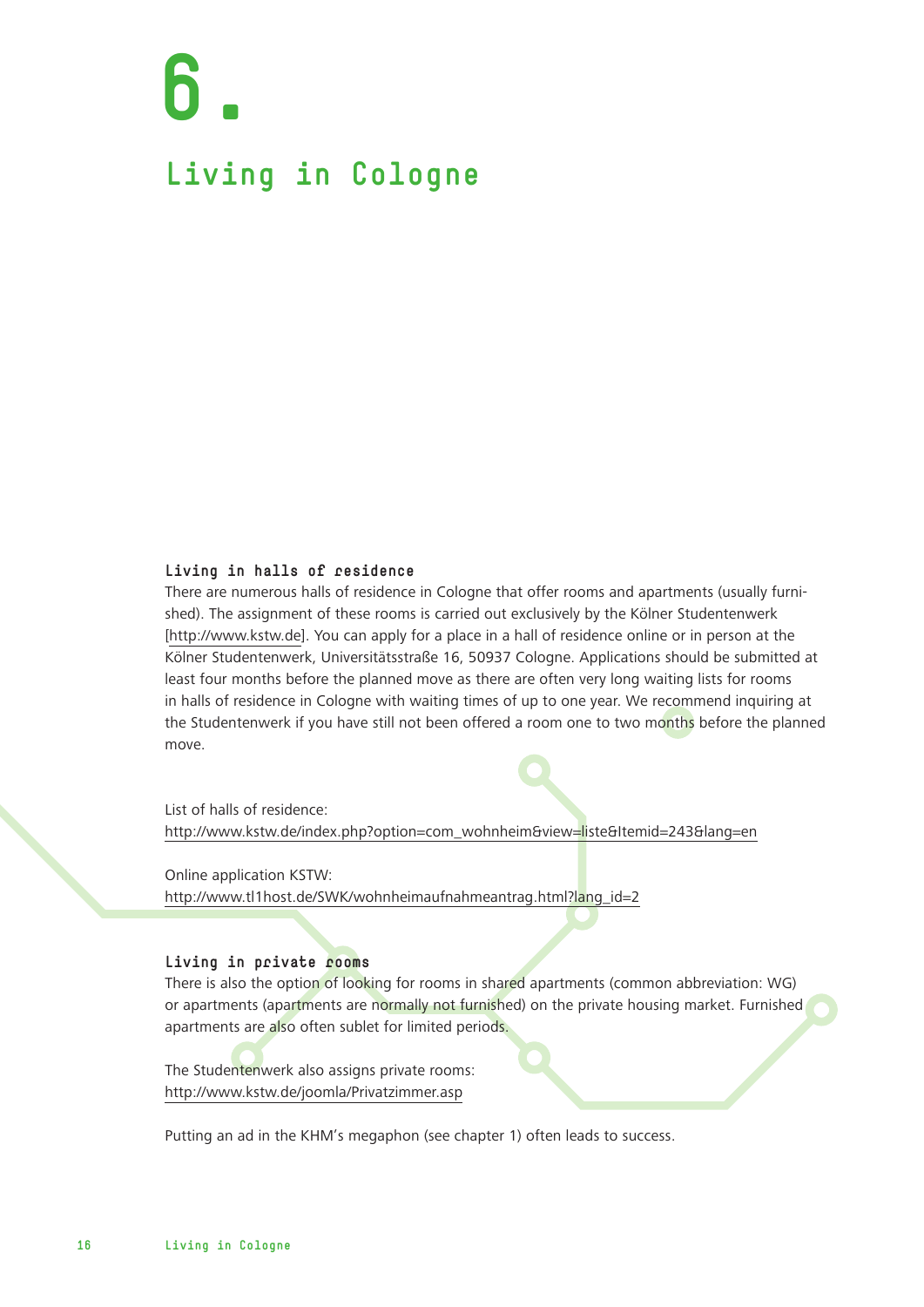**Rent rooms in shared apartments, rooms and whole apartments privately:** http://www.studenten-wg.de http://www.wg-gesucht.de http://www.wg-welt.de http://www.immowelt.de http://www.stadtrevue.de

Apartments and rooms can also be found advertised in local newspapers and on their websites. Most ads are published in the Friday and Saturday editions. The ads are published on the Internet one day after they've appeared in the paper:

http://www.kalaydo.de/anzeigen/immobilien/wohnungen-zur-miete

#### **Accommodation glossary in English**

http://www.international.rwth-aachen.de/aw/cms/InternationalOffice/themen/internationale\_ wissenschaftler\_innen/willkommen/wohnen\_in\_aachen/~tpu/wohnglossar/?lang=en

**Short-term accommodation in hostels** Youth hostels: http://www.djh.de

**Backpacker hostels** http://www.hostel-cologne.de http://www.hostelworld.com http://www.hostels.com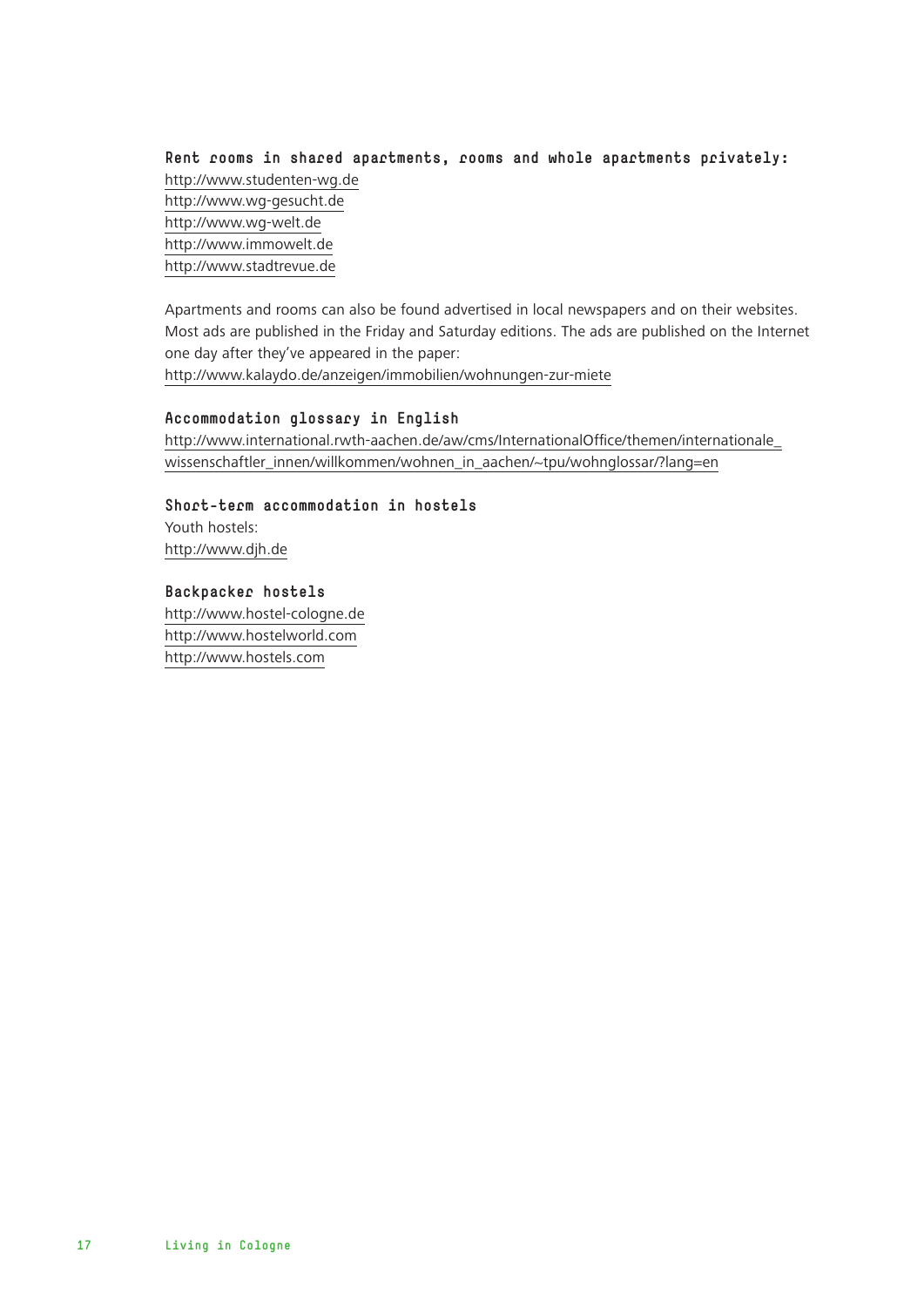### **Looking for a job and working in Germany**

#### **Working while studying**

Any matriculated student who is an EU citizen or in possession of a residence permit is entitled to work and earn money in Germany, as long as the amount of time at work does not endanger the success of the course. Hours of work are legally restricted to a total of 90 whole or 180 half days a year. If you exceed the specified number of hours, the health insurer no longer classifies you as a student, but rather as an employee, which leads to a marked increase in health insurance contributions. Health insurance is part of so-called social insurance, which every non-freelance employee has to pay. This also includes pension insurance. Part of the social insurance contribution is paid by the employee, the other by the emp loyer. The levelof the contribution is dependant on the level of income. More information social insurance: http://www.deutsche-sozialversicherung.de.

In addition, non-freelance employees in Germany pay income tax, which is deducted from the monthly salary. Students can have their income tax reimbursed at the end of the year upon the submission of an income tax declaration.

#### **Further information on employment while studying**

http://www.aufenthaltstitel.de/stichwort/studium.html http://studieren.de/jobben-im-studium.0.html http://www.studis-online.de/StudInfo/Studienfinanzierung/jobben.php http://ec.europa.eu/eures/main.jsp?catId=9278&acro=living&lang=de& parentId=0&countryId=DE&living=&rules=Y

#### **Job offers**

http://www.stellenwerk-koeln.de/studierende.html http://www.kimeta.de/ http://www.monster.de/

#### **Residency after studying**

The residence permit for study purposes becomes invalid after the course of study is completed. However, graduates can, in certain circumstances, take the opportunity to extend their residence permit by one year in order to look for a job that fits their qualifications.

Contact the immigration offices of the city of Cologne for more information (see chapter 5).